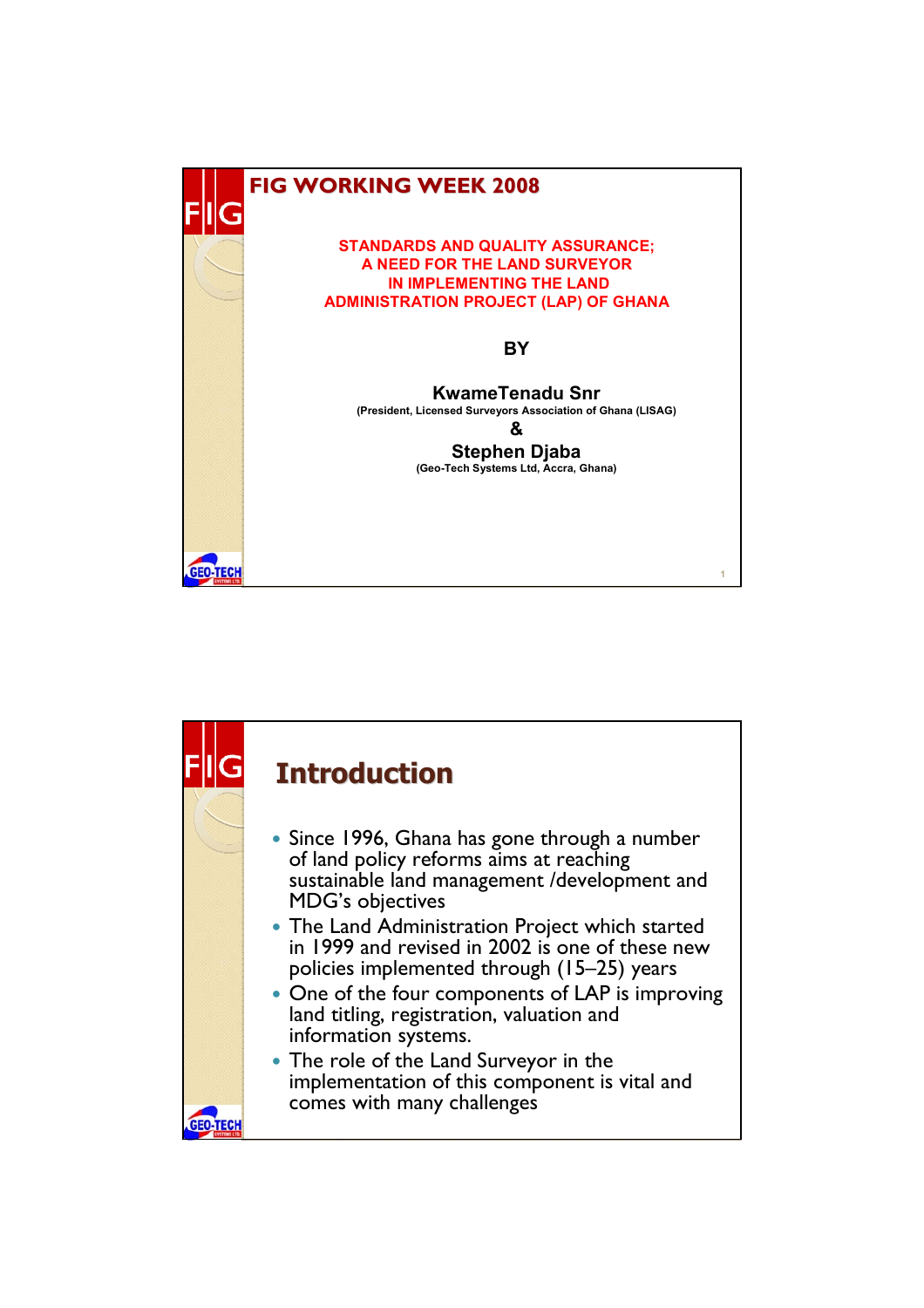## **Survey of Ghana**

**GEO-TECH** 

- The mission statement of the Survey Department is *"To provide accurate and reliable geographic information services and standards through efficient utilization of appropriate technology for the exploitation and exploration of the natural resources of the land to alleviate poverty and support the socioeconomic development of Ghana in an expeditious and cost effective manner"*
- The Survey Department contracts Licensed Surveyors to execute all survey works to meet this objective.

**3**

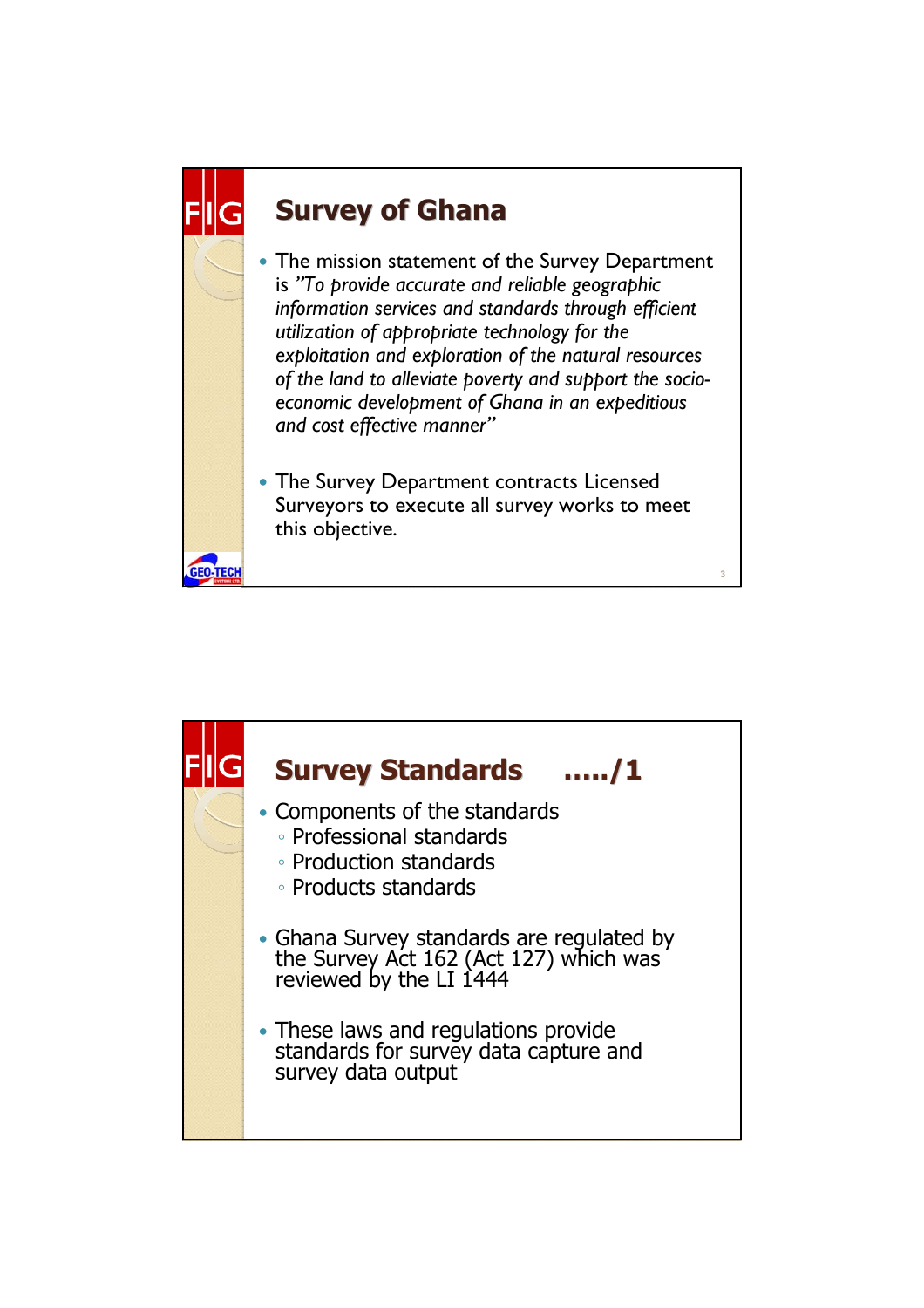

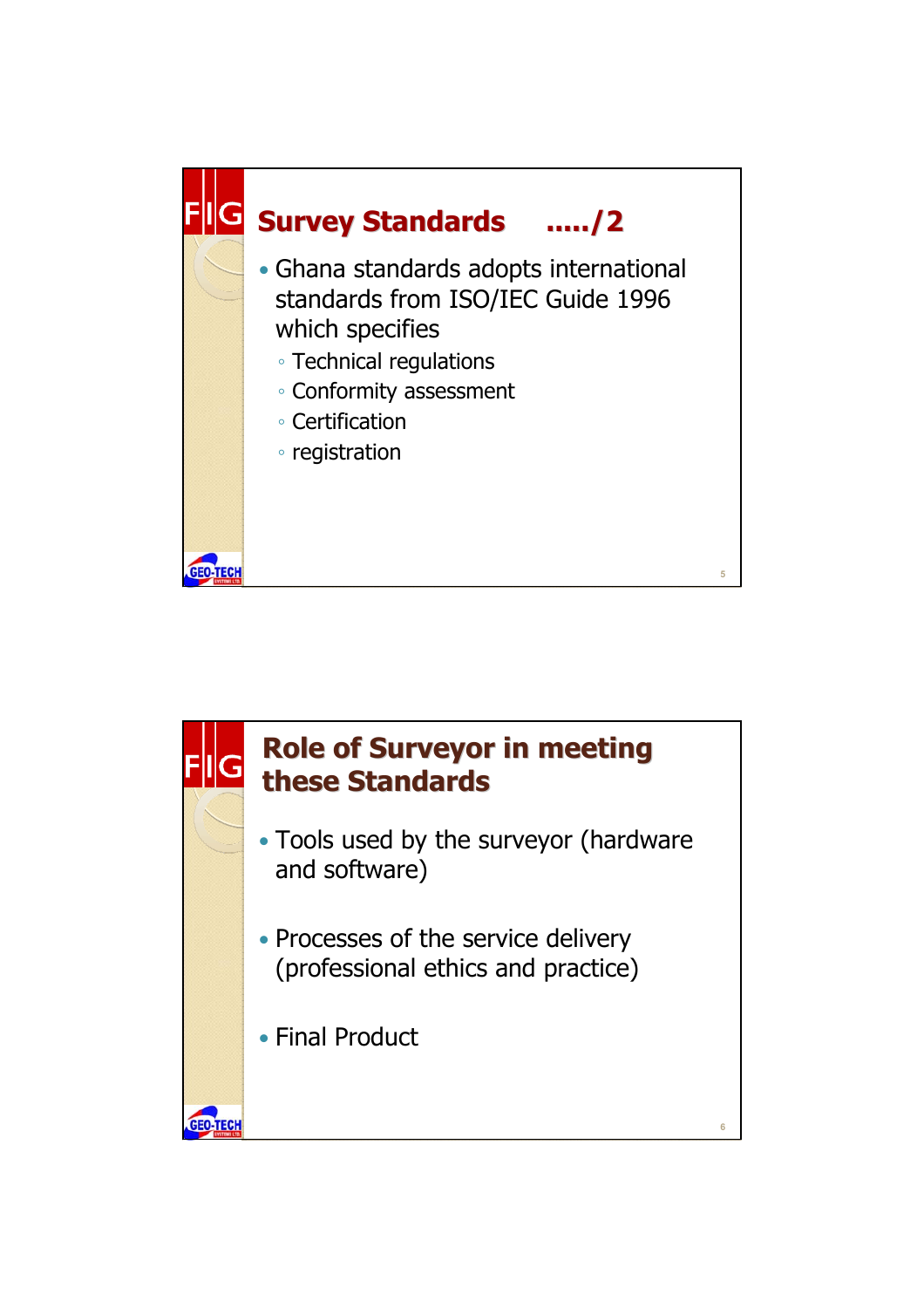

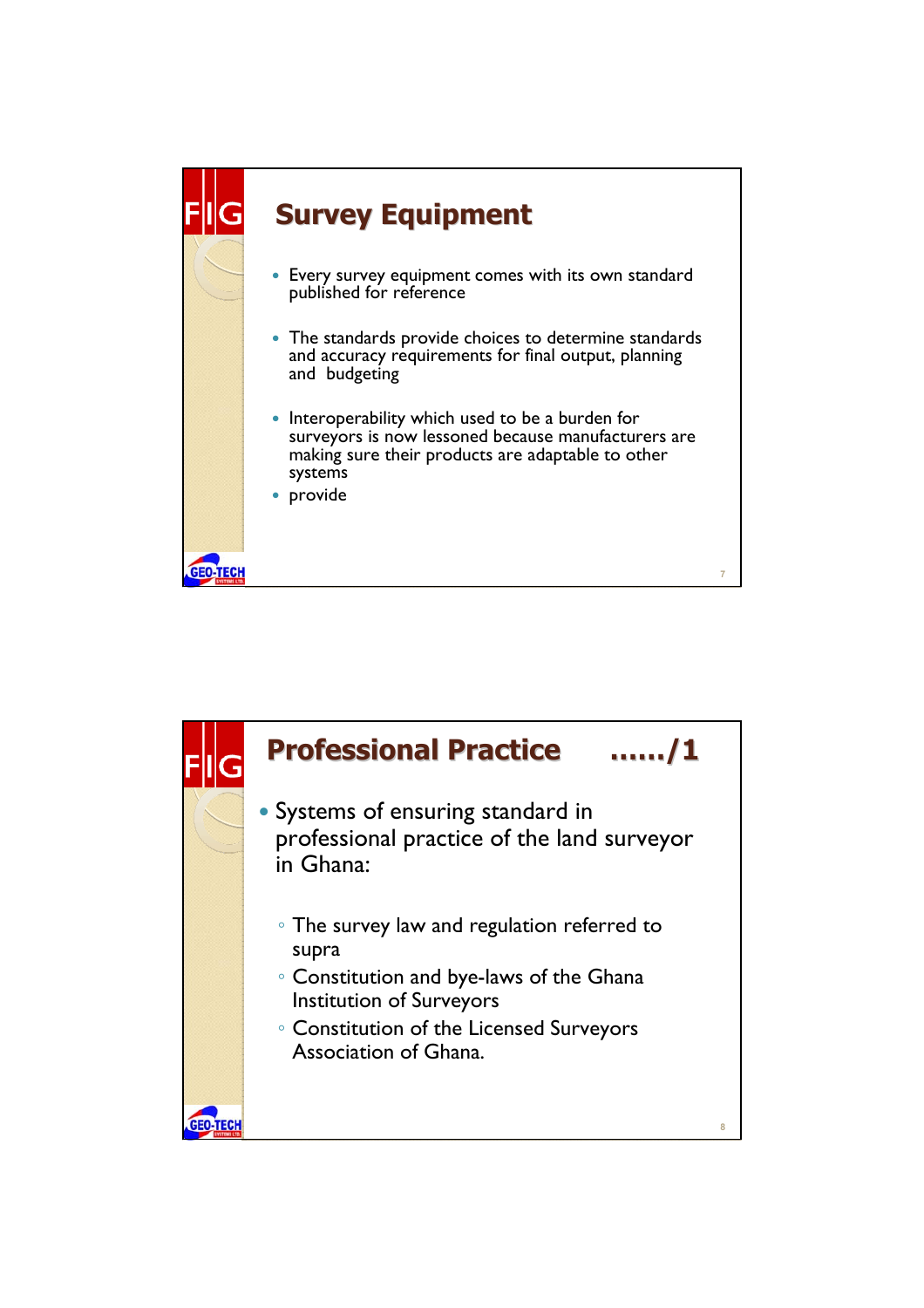

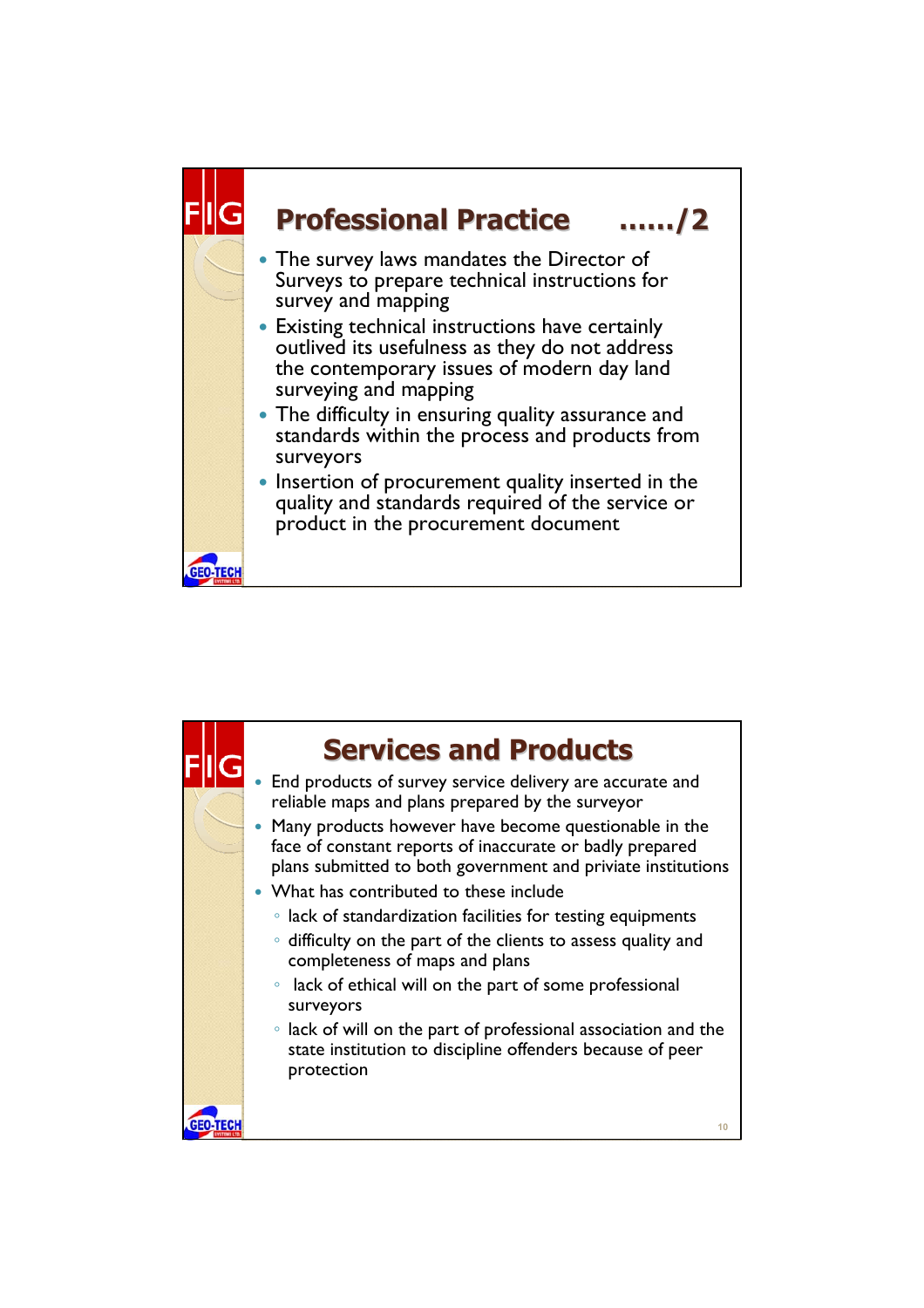

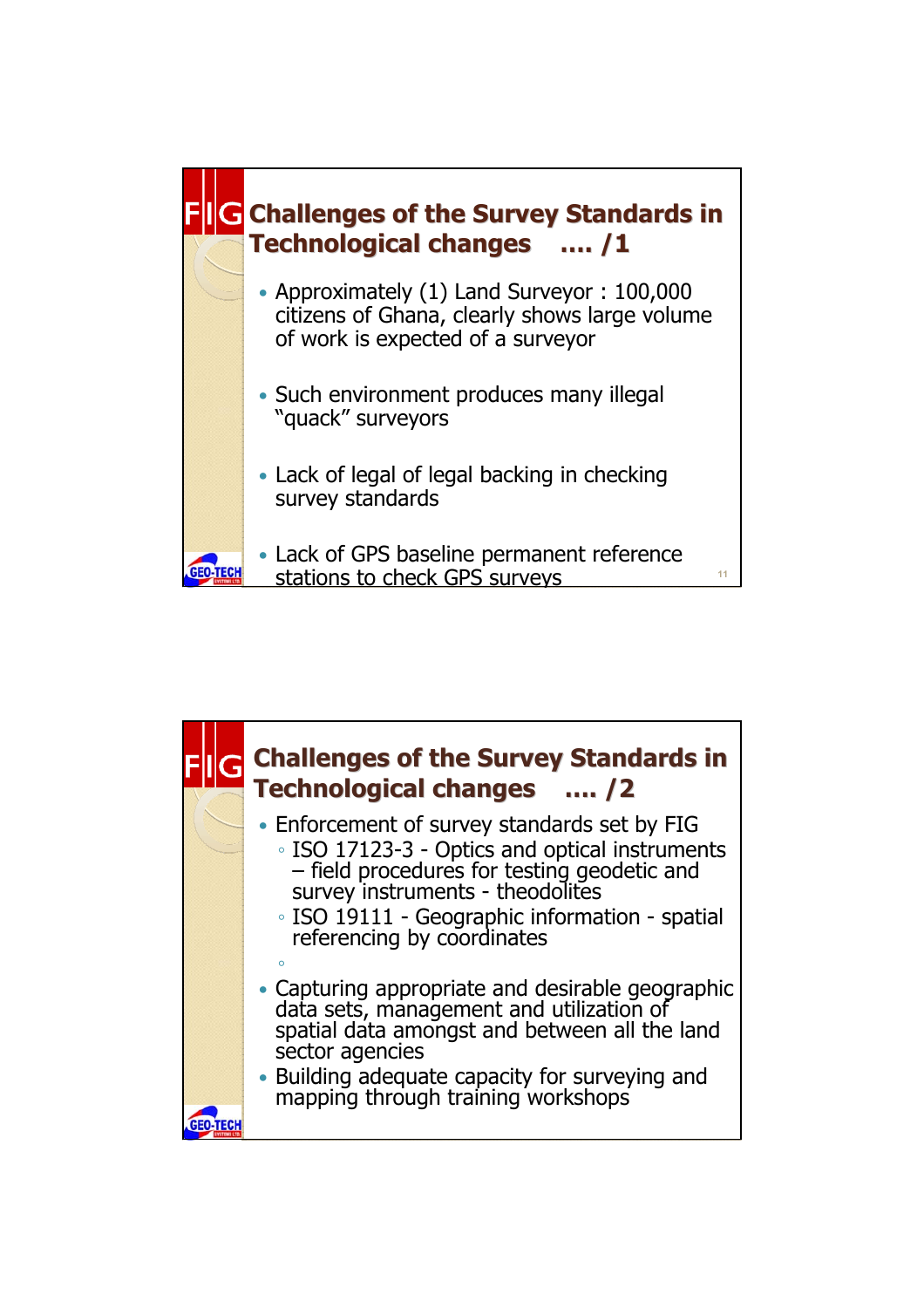

## **Challenges of the Survey Standards** in Technological changes .... /3 The main institutions responsible for land administration in Ghana, The Customary Authorities (comprising a chief or head of family and his principal elders) and The Public Sector Institutions (The Lands Commission, Land Valuation Board, Land Title Registry, Office of the Administrator of Stool Lands, Survey Department, Town and Country Planning Department and the District Assemblies), each operates under its own legal mandate under statue, whilst the customary institutions operate mainly under customary law.**GEO-TECH 14**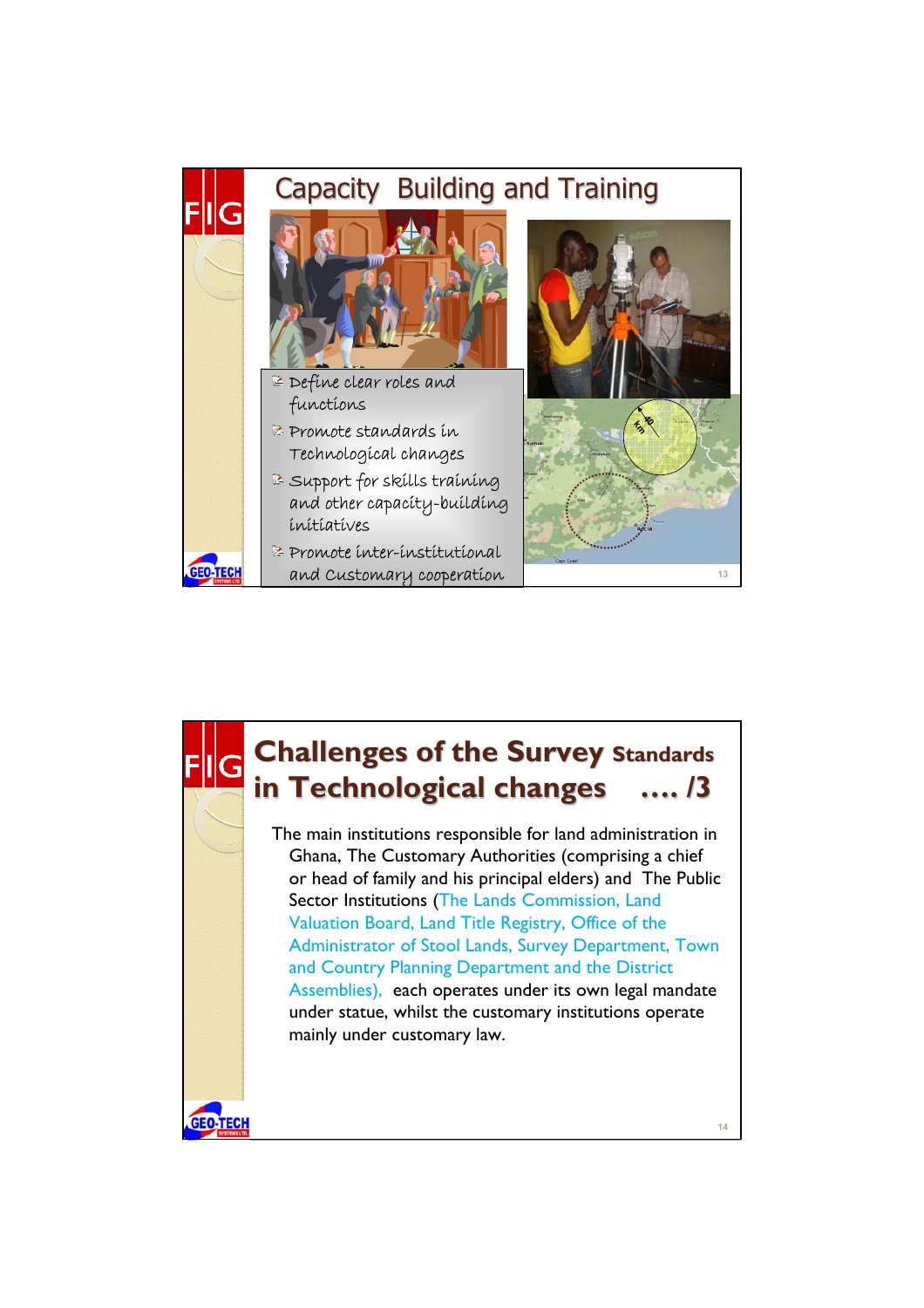